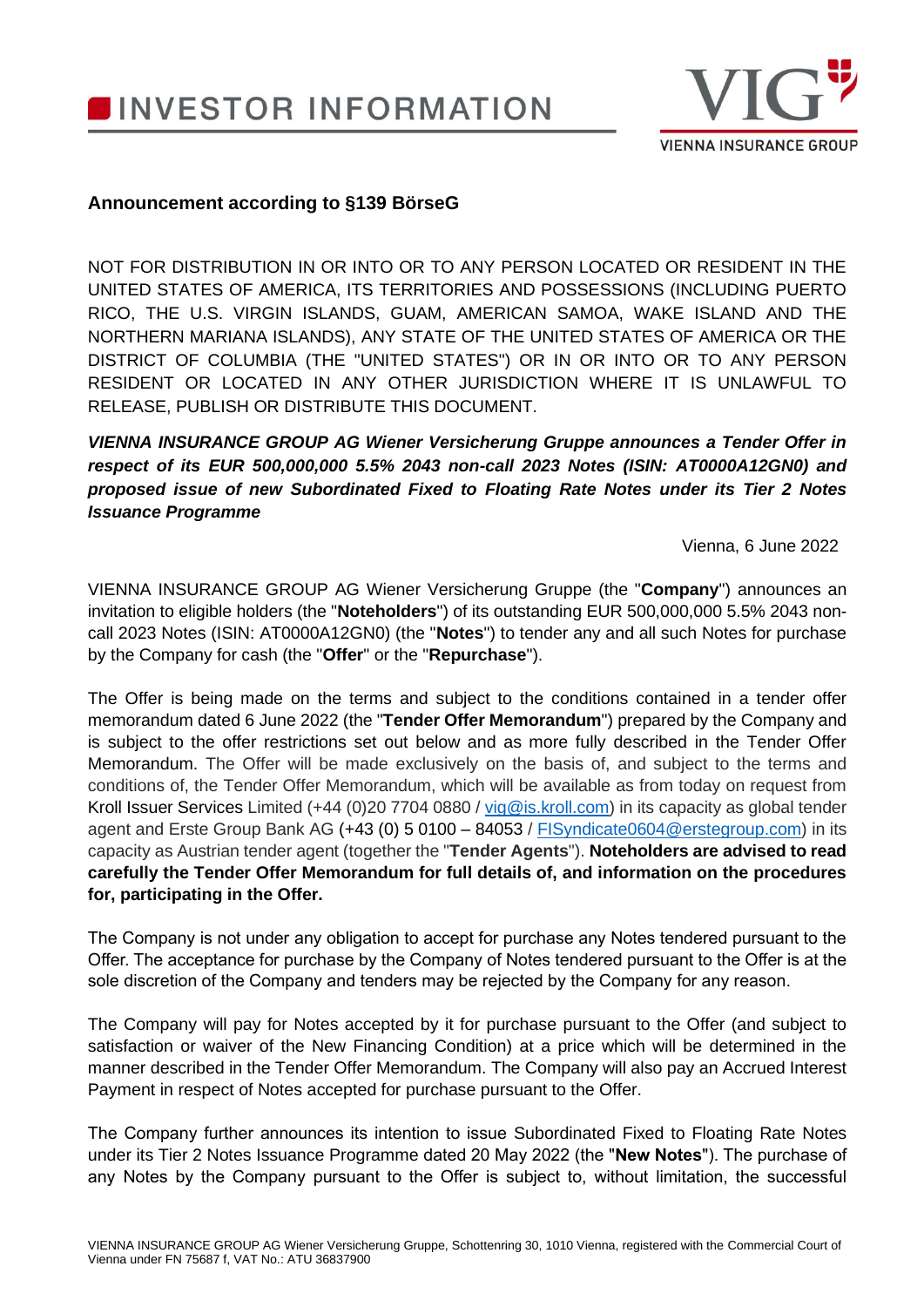completion (in the sole determination of the Company) of the offering of the New Notes (the "**New Financing Condition"**).

In order to participate in, and be eligible to receive the Purchase Price and the accrued interest pursuant to, the Offer, Noteholders must validly tender their Notes for purchase by delivering, or arranging to have delivered on their behalf, a valid tender instruction that is received by the Tender Agents no later than by 5 p.m. (CEST) on 14 June 2022, unless extended, re-opened, amended, shortened and/or terminated as provided in the Tender Offer Memorandum. Tender instructions must be submitted in respect of a minimum principal amount of Notes of no less than EUR 100,000, being the denomination of the Notes.

Investors in the Notes may receive priority allocation in the offering of the New Notes (subject to the terms and conditions of the Tender Offer Memorandum).

Any investment decision to purchase any New Notes should be made solely on the basis of the information contained in the base prospectus, dated 20 May 2022 (the "**Prospectus**") and the Final Terms prepared in connection with the issue of the New Notes and their admission to li sting on the Vienna Stock Exchange and to trading on the regulated market (the "**Final Terms**"), and no reliance is to be placed on any representations other than those contained in the Prospectus and the Final Terms.

This announcement and the Tender Offer Memorandum do not constitute an invitation to participate in the Offer in any jurisdiction in which, or to any person to or from whom, it is unlawful to make such invitation or for there to be such participation under applicable securities laws.

The distribution of this notice and the Tender Offer Memorandum in certain jurisdictions may be restricted by law. Persons into whose possession this notice and the Tender Offer Memorandum comes are required by the Company and the Tender Agents to inform themselves about, and to observe, any such restrictions. See "Offer and Distribution Restrictions" in the Tender Offer Memorandum.

The Offer, in conjunction with an issue of New Notes, is being made as part of the Company's active management of its capital base. The Offer will also provide liquidity for investors in the Notes concurrent with the opportunity to redeploy funding into the Company's proposed New Notes.

## **Legal notice/disclaimer:**

This communication is for information purposes only and does not constitute an offer to sell or an offer or solicitation to buy or subscribe to securities, nor does it constitute financial analysis or advice or a recommendation relating to financial instruments.

The Offer and the New Notes are not being, and will not be, offered or sold in the United States. Nothing in this announcement and the Tender Offer Memorandum constitutes an offer to sell or the solicitation of an offer to buy the New Notes in the United States or any other jurisdiction. Securities may not be offered, sold or delivered in the United States absent registration under, or an exemption from the registration requirements of, the United States Securities Act of 1933, as amended (the "**Securities Act**"). The New Notes have not been, and will not be, registered under the Securities Act or the securities laws of any state or other jurisdiction of the United States and may not be offered,